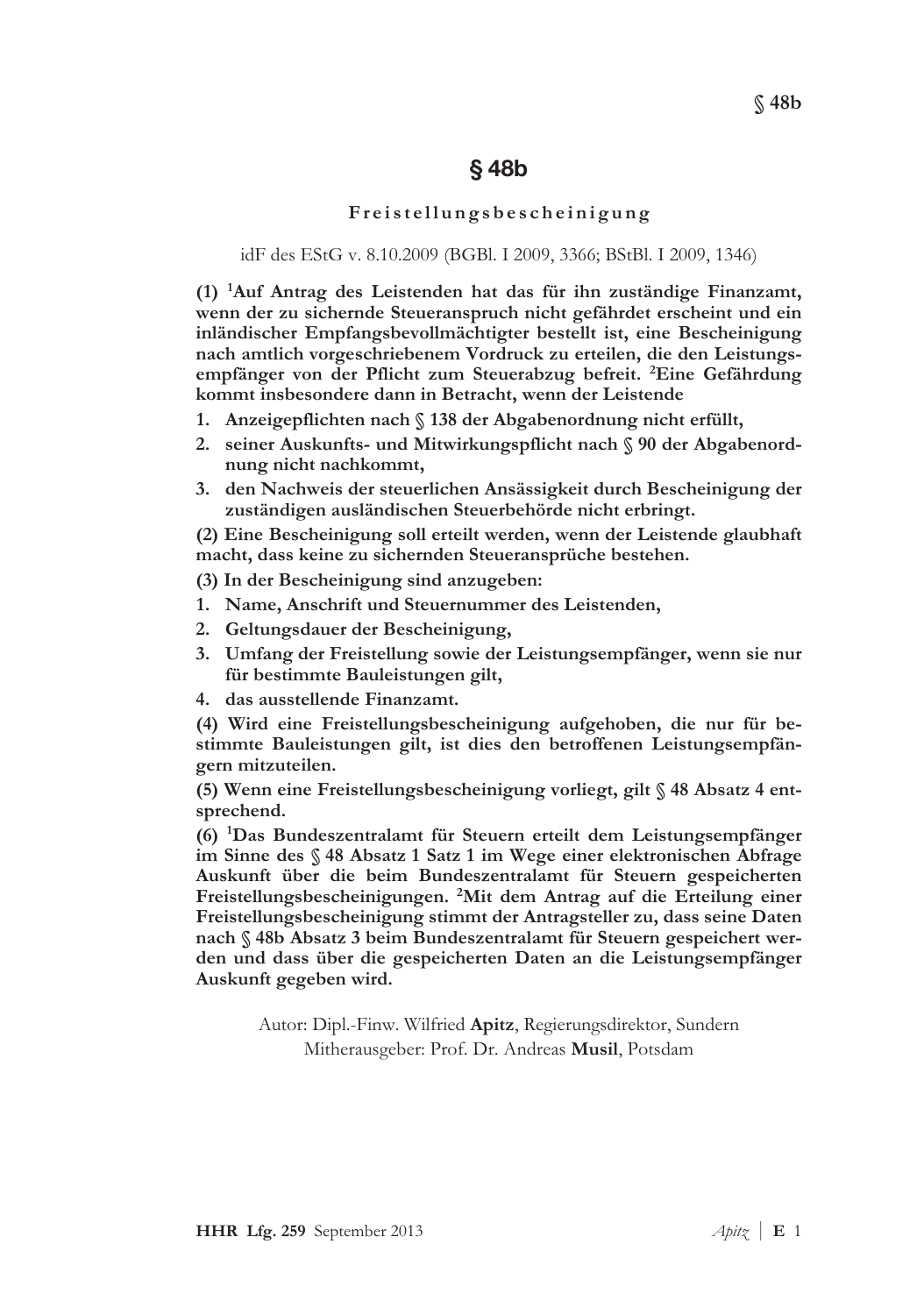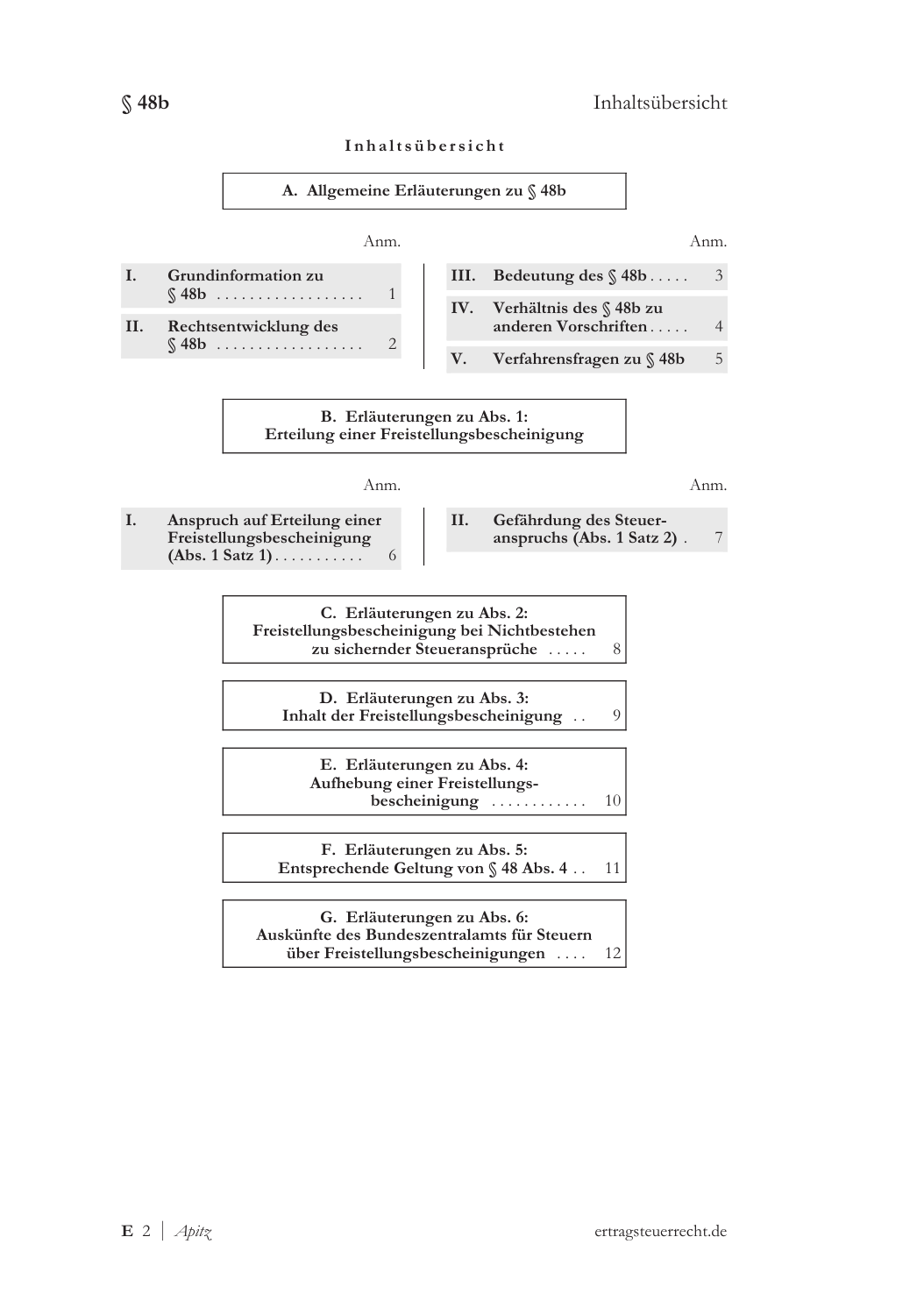### A. Allgemeine Erläuterungen zu § 48b

Schrifttum: Siehe Schrifttum zu § 48.

# I. Grundinformation zu  $\mod$  48b

Die Vorschrift regelt das Verfahren zur Erlangung einer Freistellungsbescheinigung, die Voraussetzungen der Erteilung, den Inhalt, die Folgen der Aufhebung, einen Anspruch auf vollen BA-Abzug für den Fall der Vorlage einer Freistellungsbescheinigung sowie Auskünfte des Bundeszentralamts für Steuern über Freistellungsbescheinigungen.

### II. Rechtsentwicklung des § 48b

Vorläuferregelungen: Siehe § 48 Anm. 2.

Gesetz zur Eindämmung der illegalen Betätigung im Baugewerbe v. 30.8. 2001 (BGBl. I 2001, 2267; BStBl. I 2001, 602): 48b (Freistellungsbescheinigung beim StAbzug für Bauleistungen) wurde erstmals eingeführt.

**StÂndG 2001 v. 20.12.2001** (BGBl. I 2001, 3794; BStBl. I 2002, 4): Abs. 6 wurde neu angefügt und regelte die Auskunftserteilung des Bundesamts für Finanzen über Freistellungsbescheinigungen im Rahmen der Bauabzugsteuer.

Gesetz zur Neuorganisation der Bundesfinanzverwaltung usw. v. 22.9. **2005** (BGBl. I 2005, 2809): In Abs. 6 Sätze 1 und 2 wurden jeweils die Wörter "Bundesamt für Finanzen" durch die Wörter "Bundeszentralamt für Steuern" ersetzt.

**Neufassung des EStG v. 8.10.2009** (BGBl. I 2009, 3366; BStBl. I 2009, 1346): Aufgrund des § 51 Abs. 4 Nr. 2 idF der Bek. v. 19.10.2002 (BGBl. I 2002, 4210; BStBl. I 2003, 179) wird der Wortlaut des EStG in der seit dem 1.9.2009 geltenden Fassung neu bekannt gemacht.

Zeitlicher Anwendungsbereich für Freistellungsbescheinigungen: Freistellungsbescheinigungen konnten ab Inkrafttreten des Gesetzes (7.9.2001) sofort beantragt werden. Damit bestand die Möglichkeit, dass sich die Leistenden iSd.  $\$ 48 Abs. 1 durch frühzeitige Antragstellung vor dem 1.1.2002 rechtzeitig eine Freistellungsbescheinigung besorgten und den ab 1.1.2002 greifenden StAbzug von vornherein vermieden.

### III. Bedeutung des § 48b

Die Regelungen über die Freistellungsbescheinigung dienen der Vermeidung des Abzugsverfahrens nach § 48. Der Leistende kann bei dem für ihn zuständigen FA eine entsprechende Bescheinigung beantragen und den Leistungsempfängern das Original oder eine Kopie vorlegen. Der Leistende vermeidet den Einbehalt des StAbzugs und damit einen Liquiditätsverlust. Erscheint der zu sichernde Steueranspruch gefährdet, kann das FA im Rahmen seines Ermessens die Erteilung einer Freistellungsbescheinigung ablehnen.

Datenschutz: Aus Gründen des Datenschutzes hat sich die Notwendigkeit ergeben, gesetzliche Regelungen für die Auskünfte zu schaffen, die das Bundes-

 $\mathbf{1}$ 

 $\overline{2}$ 

 $\overline{\mathcal{E}}$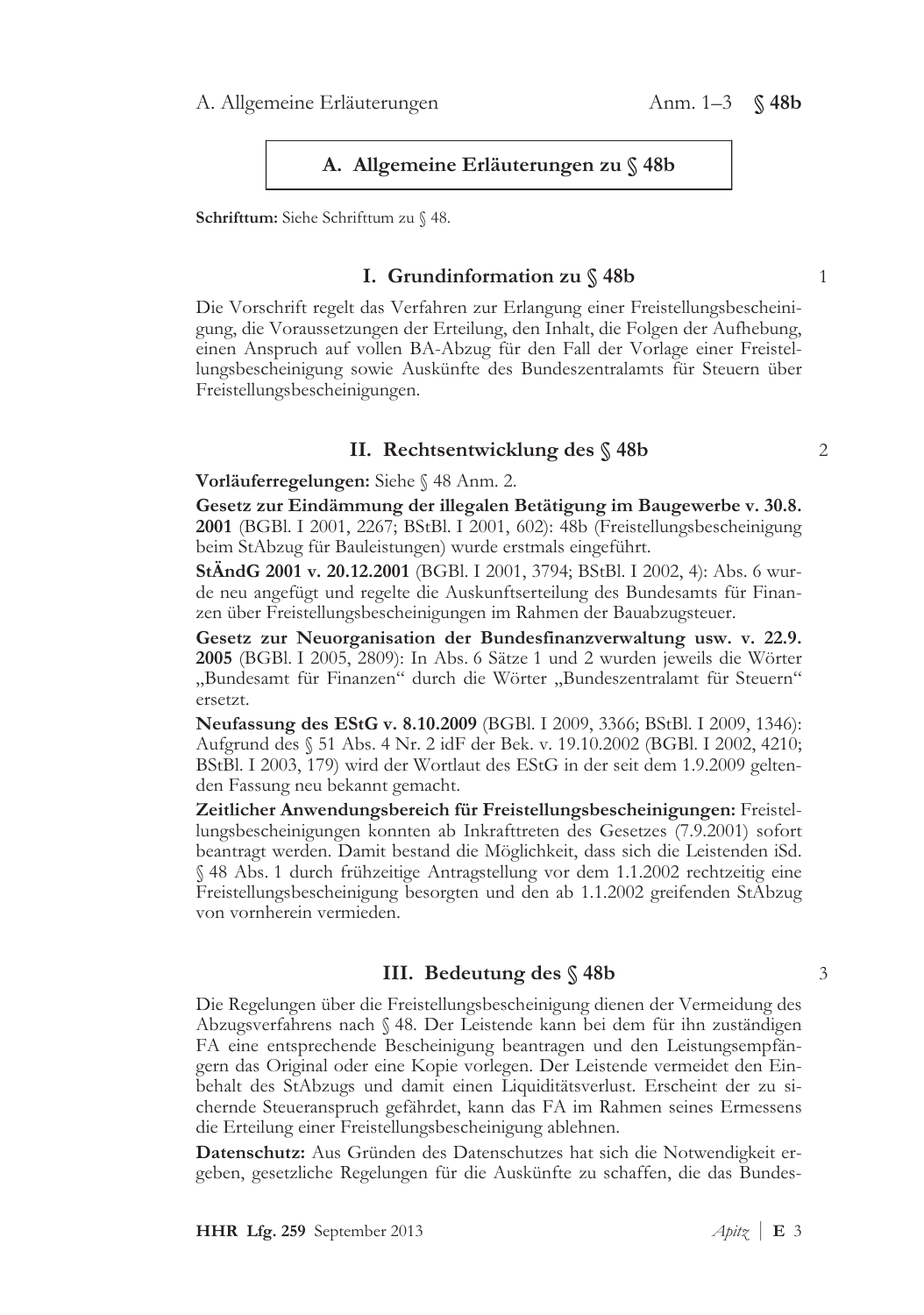zentralamt für Steuern (BZSt.) dem Leistungsempfänger iSd. § 48 Abs. 1 Satz 1 im Wege einer elektronischen Abfrage über die beim BZSt. gespeicherten Freistellungsbescheinigungen erteilt. Die Abfragemöglichkeit steht im Zusammenhang mit der Haftung nach  $\S$  48a Abs. 3 Satz 1. Der Empfänger der Bauleistung haftet nicht, wenn ihm im Zeitpunkt der Erbringung der Gegenleistung eine Freistellungsbescheinigung vorgelegen hat, auf deren Richtigkeit er vertrauen konnte (§ 48a Abs. 3 Satz 2). Zur Durchführung dieser Regelungen ist es erforderlich, eine zentrale Datei zu schaffen, in der festgehalten wird, welche Freistellungsbescheinigungen für die Erbringer von Bauleistungen erteilt worden sind, und es ist erforderlich, diese Angaben für die Empfänger der Bauleistungen über das Internet zugänglich zu machen. Diese Aufgaben übernimmt Abs. 6. Auch aus datenschutzrechtl. Gründen war daher Abs. 6 in § 48b aufzunehmen und  $\S$  5 Abs. 1 Nr. 19 FVG neu zu schaffen.

Gemeinschaftsrechtliche Bedenken: Das Freistellungsverfahren leistet einen Beitrag zur Intensivierung des internationalen Informationsaustauschs. Eine Ausfertigung jeder erteilten Freistellungsbescheinigung wird auf dem Weg der zwischenstaatlichen Amtshilfe dem Ansässigkeitsstaat des Leistenden übermittelt, um die Entstehung "weißer" Einkünfte zu verhindern. Durch das Rückfragen oder die Nachprüfungen wird die Antragstellung zu einem sehr zeitraubenden Vorgang. Problematisch könnte dieses uE zeit- und kostenaufwändige Verfahren auch im Hinblick auf das Urt. des EuGH v.  $3.10,2000 - C$  58/98 -Corsten, EuZW 2000,  $763 - Rn$ . 31 und 46 sein. Der EuGH hat hier entschieden, dass eine Beschränkung der Dienstleistungsfreiheit uU bereits dann vorliegen kann, wenn Verfahrensanordnungen zeit- und kostenaufwändig sind (STICKAN/MARTIN, DB 2001, 1441 [1448]).

4

# IV. Verhältnis des § 48b zu anderen Vorschriften

Verhältnis zu § 48: § 48 enthält den materiellen Tatbestand für den StAbzug bei Bauleistungen. Er wird von § 48b um Verfahrensregelungen für die Erteilung einer Freistellungsbescheinigung ergänzt. Außerdem ordnet § 48b die entsprechende Anwendung des § 48 Abs. 4 bei rechtmäßig erteilter Freistellungsbescheinigung an.

§ 48a regelt das Anmelde- und Abführungsverfahren. Er enthält außerdem einen Haftungstatbestand, für den das Fehlen einer nach  $\%$  48b ausgestellten Freistellungsbescheinigung sowie deren Wirksamkeit von Bedeutung sind.

Verhältnis zu § 48c: Die Abzugsteuer ist als VorausZ auf LSt bzw. ESt oder KSt ausgestaltet. § 48c regelt die Anrechnung oder ggf. Erstattung an den Leistenden.

Verhältnis zu § 48d: Der StAbzug ist ungeachtet etwaiger DBA-Regelungen vorzunehmen.

**Verhältnis zu**  $\%$  **50b:** Nach dieser Regelung besteht für die FinVerw. ein gesondertes Prüfungsrecht für die ordnungsgemäße Durchführung eines StAbzugsverfahrens. Durch den Verweis in § 48a Abs. 4 gilt § 50b auch für den StAbzug bei Bauleistungen.

**Verhältnis zu**  $\$  **14, 15 Abs. 1 Satz 1 Nr. 1 UStG:** Die Erteilung einer Freistellungsbescheinigung nach § 48b Abs. 1 begründet keinen Vertrauensschutz dahingehend, dass der Rechnungssteller kein Scheinunternehmen ist und unter der benannten Adresse seinen Sitz hat (BFH v. 13.2.2008 – XI B 202/06, BFH/ NV 2008, 1216).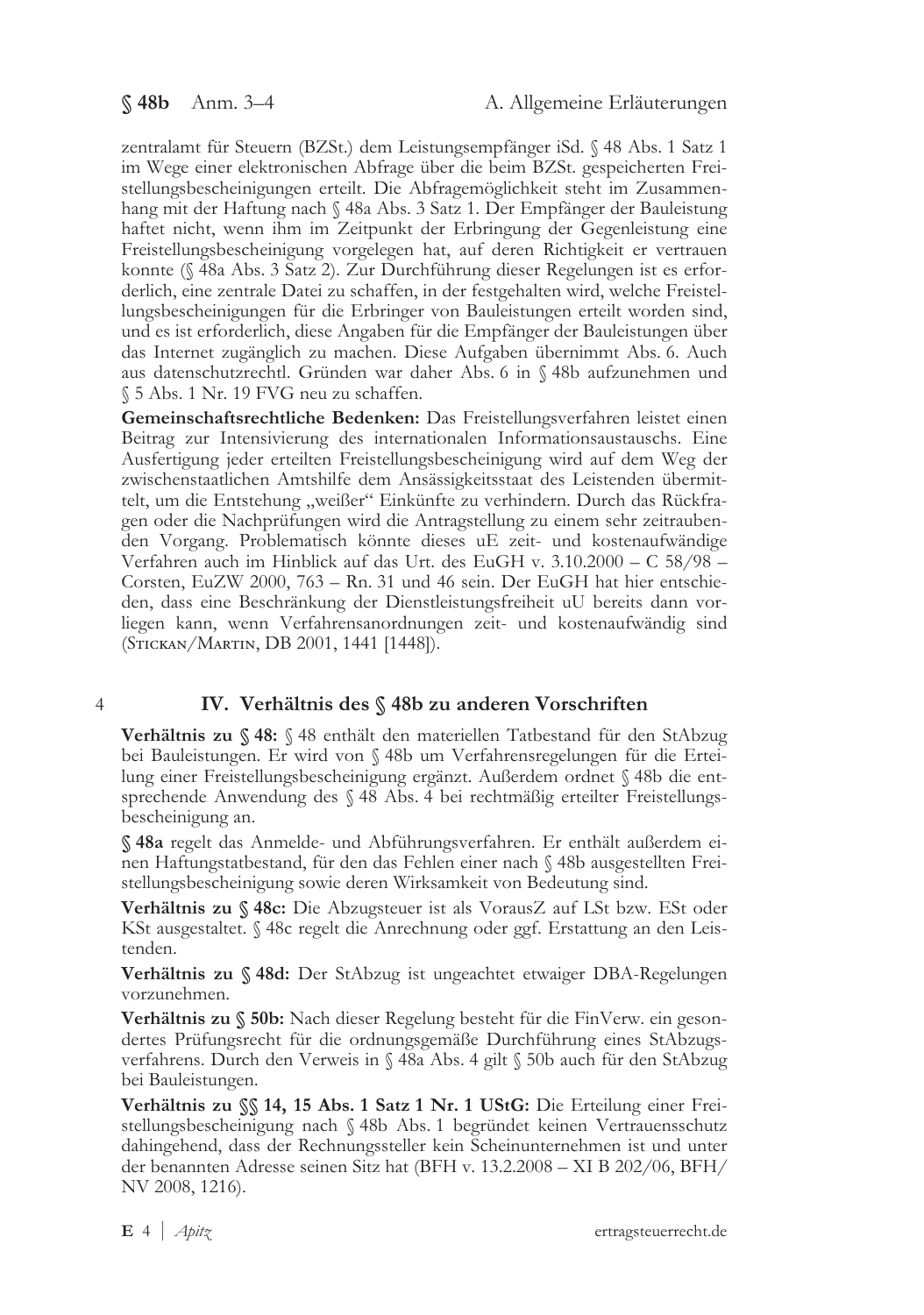Verhältnis zu § 5 FVG: § 5 Abs. 1 Nr. 19 FVG rechtfertigt die zentrale Slg. der von den Finanzbehörden übermittelten Angaben iSd. § 48b Abs. 3. Diese Vorschrift sichert die Datenerfassung datenschutzrechtl. ab.

### V. Verfahrensfragen zu § 48b

Zuständiges Finanzamt: Abweichend von §§ 19, 20 AO ist für die Besteuerung von Unternehmen, die Bauleistungen iSd. § 48 Abs. 1 Satz 2 erbringen, das FA zuständig, das für die Besteuerung der entsprechenden Umsätze nach § 21 Abs. 1 AO zuständig ist, wenn der Unternehmer seinen Wohnsitz oder das Unternehmen seine Geschäftsleitung oder seinen Sitz außerhalb des Geltungsbereichs der AO hat (§ 20a AO). Somit gibt es immer nur ein zuständiges FA. Für inländ. Unternehmen bzw. Unternehmer ist das BetriebsFA bzw. Wohnsitz-FA zuständig. Diese Zuständigkeit gilt auch für die Erteilung der Freistellungsbescheinigung (vgl. Anm. 6).

Verwaltungsakt gem. § 118 AO: Bei der Freistellungsbescheinigung handelt es sich um einen Verwaltungsakt iSd. § 118 AO. Dieser Verwaltungsakt unterliegt in Bezug auf Bestimmtheit und Form den allgemeinen Regeln (§ 119 AO). Da es sich nicht um einen StBescheid handelt, unterliegt die Freistellungsbescheinigung nicht den Regeln über die Festsetzungsfrist (§ 169 ff. AO). Ein entsprechender Antrag auf Freistellung kann daher fristunabhängig gestellt werden (BFH v. 11.10.2000 - I R 34/99, BStBl. II 2001, 291).

Berichtigungsvorschriften: Abs. 4 regelt die Folgen der Aufhebung einer Freistellungsbescheinigung. Verfahrensrechtlich ist die Freistellungsbescheinigung kein StBescheid, sondern ein sonstiger Verwaltungsakt. Die Aufhebung erfolgt nach  $\S$  130, 131 AO. Rechtswidrige Freistellungsbescheinigungen können unter den Voraussetzungen des § 130 AO zurückgenommen, rechtmäßige Freistellungsbescheinigungen unter den eingeschränkten Voraussetzungen des § 131 AO widerrufen werden. Die Berichtigungsvorschriften gelten sowohl im Fall der Erteilung als auch im Fall der Ablehnung einer Freistellungsbescheinigung.

Schreib-, Rechenfehler oder ähnliche offenbare Unrichtigkeiten, die beim Erl. einer Freistellungsbescheinigung unterlaufen, kann die FinBeh. jederzeit nach § 129 AO berichtigen.

Einspruch: Die Freistellungsbescheinigung kann grds. mit dem Einspruch angefochten werden. Bei einer nur befristeten oder für den Einzelfall ausgestellten Bescheinigung liegen die Sachentscheidungsvoraussetzungen vor, so dass derartige Freistellungsbescheinigungen im Rechtsbehelfsverfahren auf eine sachgerechte Ausübung des Ermessens hin überprüft werden können. Das gilt erst recht in den Fällen, in denen die Erteilung der Bescheinigung versagt wurde.

Gerichtliches Verfahren: Bei einer ablehnenden Entsch. über den außergerichtlichen Rechtsbehelf ist die Anrufung des FG möglich. Die Erteilung der Freistellungsbescheinigung ist als Ermessensausübung der FinVerw. einzustufen und unterliegt folglich der Überprüfung durch das zuständige FG.

Vorläufiger Rechtsschutz wird durch eine einstweilige Anordnung (§ 114 FGO) gewährt. Die vorläufige Erteilung einer Freistellungsbescheinigung im Wege der einstweiligen Anordnung erfordert regelmäßig die substantiierte Darlegung des Antragstellers, dass es ihm aufgrund konkreter Anhaltspunkte und infolge konkreter Erfahrungen nicht möglich ist, ohne Freistellungsbescheinigung die für ein wirtschaftliches Überleben erforderlichen Aufträge zu bekommen (BFH v. 23.10.2002 – I B 86/02, BFH/NV 2003, 166). Dazu gehören regel-

HHR Lfg. 259 September 2013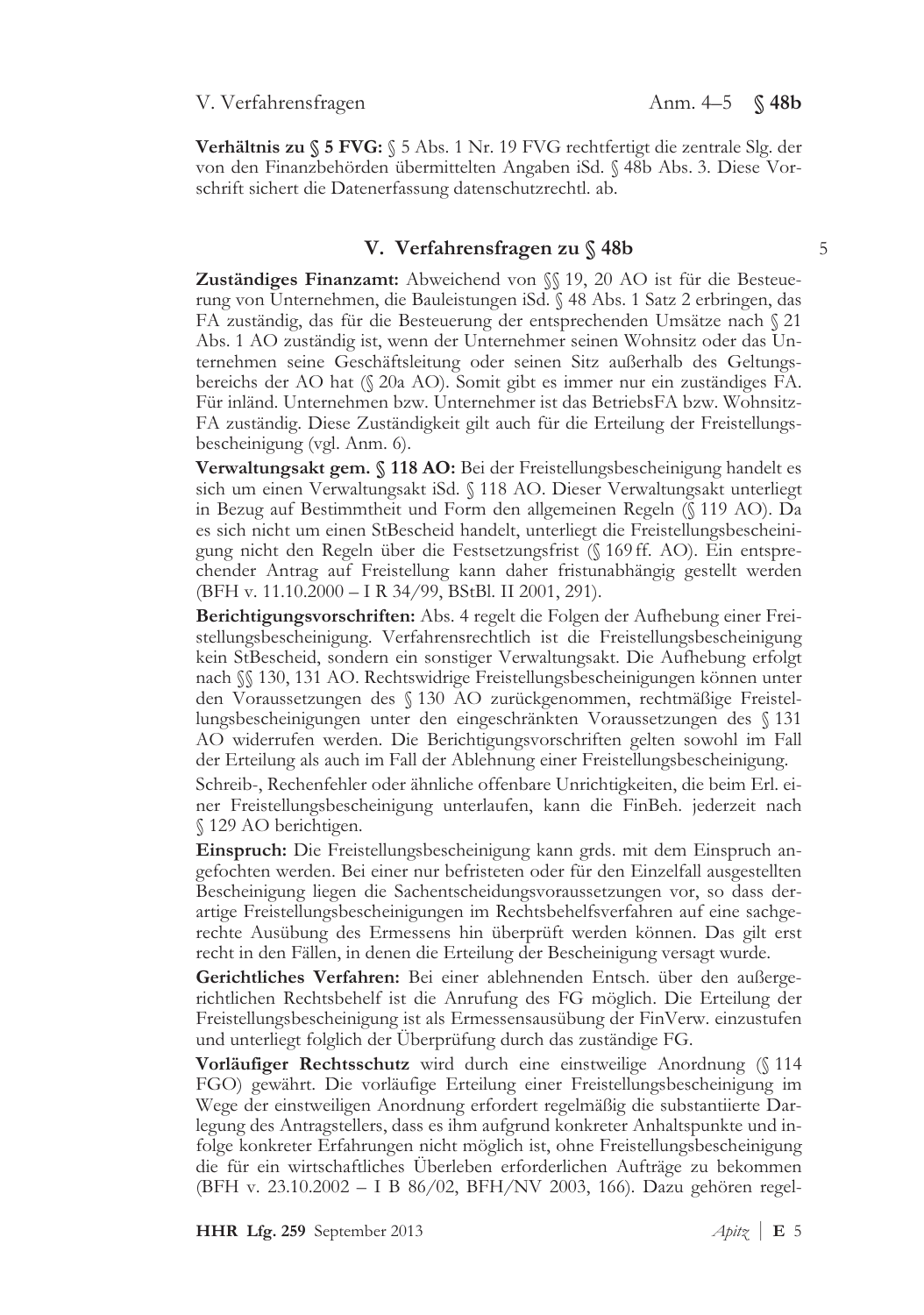### $$48b$  Anm. 5-6 B. Abs. 1: Erteilung Freistellungsbescheinigung

mäßig glaubhaft zu machende Angaben (BFH v. 23.10.2002 – I B 132/02, BFH/NV 2003, 313),

- in welchem Umfang das Unternehmen von Aufträgen steuerabzugspflichtiger Leistungsempfänger abhängig ist und in welchem Umfang die fehlende Freistellungsbescheinigung die Auftragserteilung verhindert hat oder zu verhindern droht,
- wie sich die Kundenstruktur zusammensetzt, weil der Leistungsempfänger ohnehin von StAbzug befreit ist, wenn er kein Unternehmer ist oder wenn sein Unternehmen die Vermietung von Wohnungen zum Gegenstand hat und er nicht mehr als zwei Wohnungen vermietet (§ 48 Abs. 1 Satz 1 und 2),
- weshalb nicht eine objekt- oder auftragsbezogene Freistellungsbescheinigung (Abs. 3 Nr. 3, Abs. 4) ausreicht, um das wirtschaftliche Überleben zu sichern.

"Negativbescheinigungen": Es besteht kein Rechtsanspruch darauf, dass die Finanzbehörden bestätigen, dass ein Stpfl. keine Bauleistungen iSd. § 48 Abs. 1 Satz 3 erbringt.

## B. Erläuterungen zu Abs. 1: Erteilung einer Freistellungsbescheinigung

### I. Anspruch auf Erteilung einer Freistellungsbescheinigung 6  $(Abs. 1 Satz 1)$

Das zuständige FA ist verpflichtet, auf Antrag des Leistenden eine Bescheinigung nach amtlich vorgeschriebenem Vordruck zu erteilen, die den Leistungsempfänger von der Pflicht zum StAbzug befreit, wenn der zu sichernde Steueranspruch nicht gefährdet erscheint und ein inländ. Empfangsbevollmächtigter bestellt ist.

Voraussetzung für die Erteilung einer Freistellungsbescheinigung ist,

- ein Antrag des Leistenden,

- dass der zu sichernde StAnspruch nicht gefährdet ist und

- dass der Leistende einen inländ. Empfangsbevollmächtigten bestellt hat.

Für den Anspruch des Stpfl. auf Erteilung einer Freistellungsbescheinigung reicht das berechtigte Interesse aus, aufgrund der Bescheinigung am Baumarkt tätig werden zu wollen. Unerheblich ist, ob der Stpfl. tatsächlich Bauleistungen iSv. § 48 ausführt (FG Münster v. 27.3.2007 - 1 K 3553/06 S, EFG 2007, 1575, rkr.; v. 27.3.2007 - 1 K 3554/06 S, DStRE 2008, 448, rkr.).

Antrag: Eine Freistellungsbescheinigung wird nur auf Antrag des Leistenden erteilt. Der Antrag kann formlos gestellt werden.

Keine Gefährdung des zu sichernden Steueranspruchs: Der StAnspruch darf als Tatbestandsmerkmal für die Erteilung einer Freistellungsbescheinigung nicht gefährdet sein. Der Umfang der zu sichernden Ansprüche bestimmt sich nach § 48c Abs. 1 Nr. 1–3 und betrifft insbes. die LSt, nicht aber die USt. Eine Gefährdung kommt insbes. in Betracht, wenn der Leistende Anzeigepflichten nach § 138 AO nicht erfüllt, seiner Auskunfts- und Mitwirkungspflicht nach § 90 AO nicht nachkommt oder den Nachweis der stl. Ansässigkeit durch Bescheinigung der zuständigen ausländ. Steuerbehörde nicht erbringt (FG Köln v.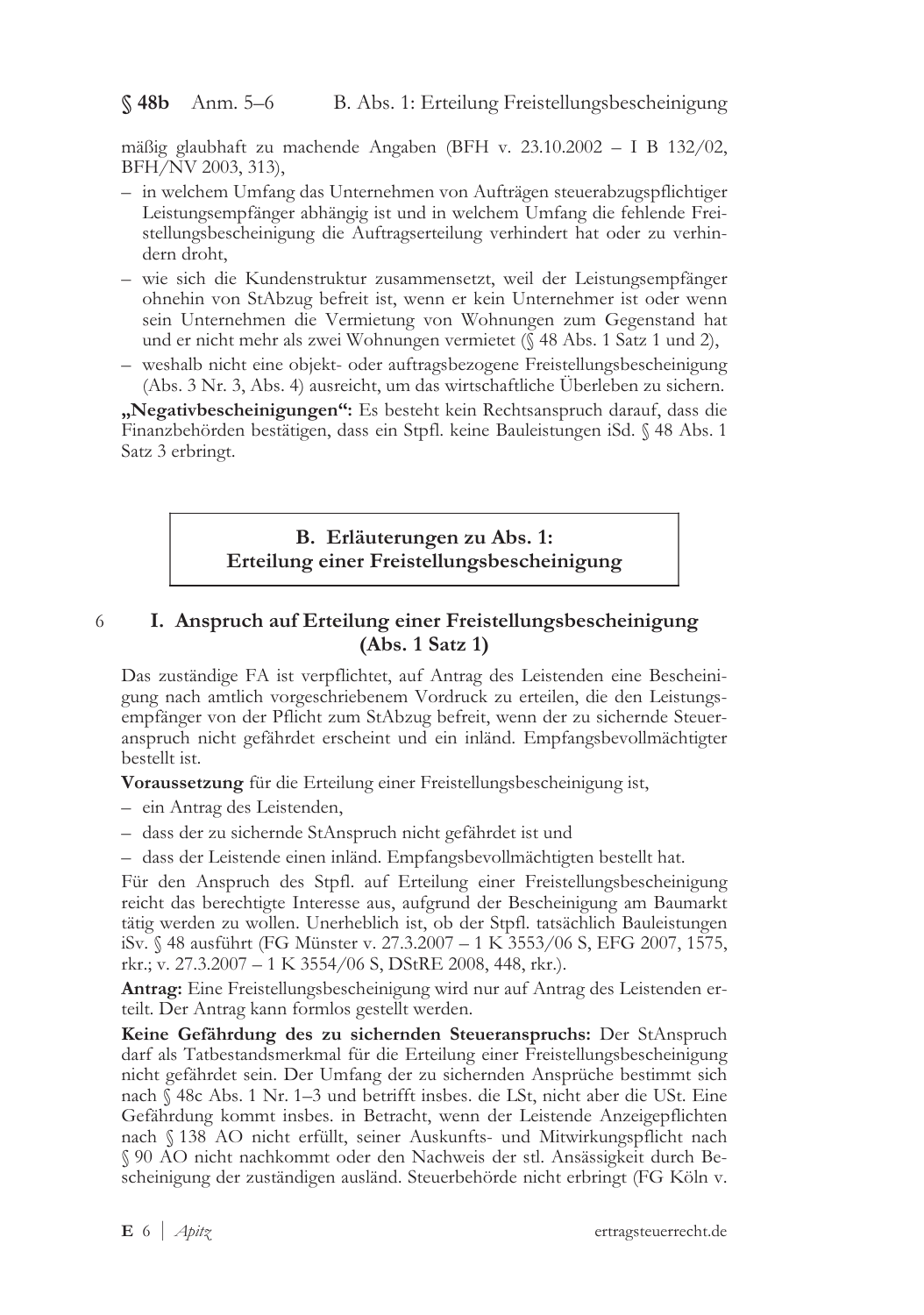### I. Anspruch auf Erteilung (Satz 1)

 $2.7.2010 - 11$  K  $3676/06$ , nv., juris, rkr.). Abs. 1 Satz 2 enthält eine beispielhafte Aufzählung; vgl. Anm. 7. Die Versagung einer Freistellungsbescheinigung bei Gefährdung des StAnspruchs kann im Einzelfall auch durch stl. Vorverhalten Dritter (im Streitfall der Eltern) rechtmäßig sein (FG Hamb. v. 30.3.2010 – 6 K 243/09, EFG 2010, 1517, rkr.).

Inländischer Empfangsbevollmächtigter: Des Weiteren hat der Leistende einen inländ. Empfangsbevollmächtigten zu bestellen, um eine ordnungsgemäße Bekanntgabe der Freistellungsbescheinigung bzw. ihrer Aufhebung an ausländ. Leistende zu gewährleisten. Empfangsbevollmächtigter kann jede natürliche oder juristische Person mit Wohnsitz bzw. Sitz im Inland sein. Dies trifft vorrangig Leistende mit Wohnsitz, Sitz, Geschäftsleitung oder gewöhnlichen Aufenthalt im Ausland. Bei Leistenden mit Wohnsitz, Sitz, Geschäftsleitung oder gewöhnlichem Aufenthalt in einem Mitgliedstaat der EU ist die Bestellung eines inländ. Empfangsbevollmächtigten nicht Voraussetzung (BMF v. 27.12.2002, BStBl. I 2002,  $1399 - Tz$ . 29).

Rechtsfolge: Ein Anspruch auf Erteilung einer Bescheinigung besteht, wenn nach der Einschätzung des FA der Leistende seine stl. Pflichten zuverlässig erfüllt und Sicherungsmaßnahmen deshalb überflüssig sind. Das FA hat insoweit kein Ermessen, sondern bei Vorliegen der Voraussetzungen ist die Freistellungsbescheinigung zu erteilen.

Amtlich vorgeschriebener Vordruck: Das FA hat die Freistellungsbescheinigung auf amtlich vorgeschriebenem Vordruck (vgl. § 48a Anm. 6) zu erteilen, s. BMF v. 3.4.2012, BStBl. I 2012, 522.

Form des Antrags: Ein Antrag auf Erteilung einer Freistellungsbescheinigung bedarf keiner Form. Er kann sowohl schriftlich, mündlich als auch fernmündlich gestellt werden. Die Möglichkeiten der elektronischen Kommunikation iSd. § 87a AO können ebenfalls genutzt werden.

Zuständiges Finanzamt: Siehe Anm. 5.

Umfang der Freistellungsbescheinigung: Die Freistellungsbescheinigung kann auf bestimmte Zeit oder bezogen auf einen bestimmten Auftrag erteilt werden. Obwohl das Gesetz die maximale Gültigkeitsdauer der Freistellungsbescheinigung nicht festlegt, geht die Verwaltung hier von einem Zeitraum von längstens drei Jahren aus (vgl. BMF v. 27.12.2002, BStBl. I 2002, 1399 – Tz. 36).

Personenbezogen: Die Freistellungsbescheinigung wird personenbezogen ausgestellt. Sie gilt für einen Einzelunternehmer, eine PersGes. oder eine KapGes.

Auftragsbezogen: Die Freistellungsbescheinigung kann einem Antragsteller auch auftragsbezogen erteilt werden. Bei nur vorübergehender Tätigkeit im Inland kann die Freistellungsbescheinigung nach der Weisung der FinVerw. regelmäßig auftragsbezogen erteilt werden (BMF v. 27.12.2002, BStBl. I 2002, 1399 -Tz. 37).

Personengesellschaften: Leistender iSd. § 48b ist die PersGes. Die Freistellungsbescheinigung wird der PersGes. und nicht den Gesellschaftern erteilt. Insoweit kann bei der Prüfung der stl. Zuverlässigkeit nur auf das Verhalten der Gesellschaft und nicht deren Gesellschafter abgestellt werden.

► Kapitalgesellschaften: Leistender iSd. § 48b ist die KapGes. Die Freistellungsbescheinigung wird der KapGes. und nicht deren Anteilseignern erteilt. Insoweit kann bei der Prüfung der stl. Zuverlässigkeit nur auf das Verhalten der KapGes. und nicht deren Anteilseigner abgestellt werden.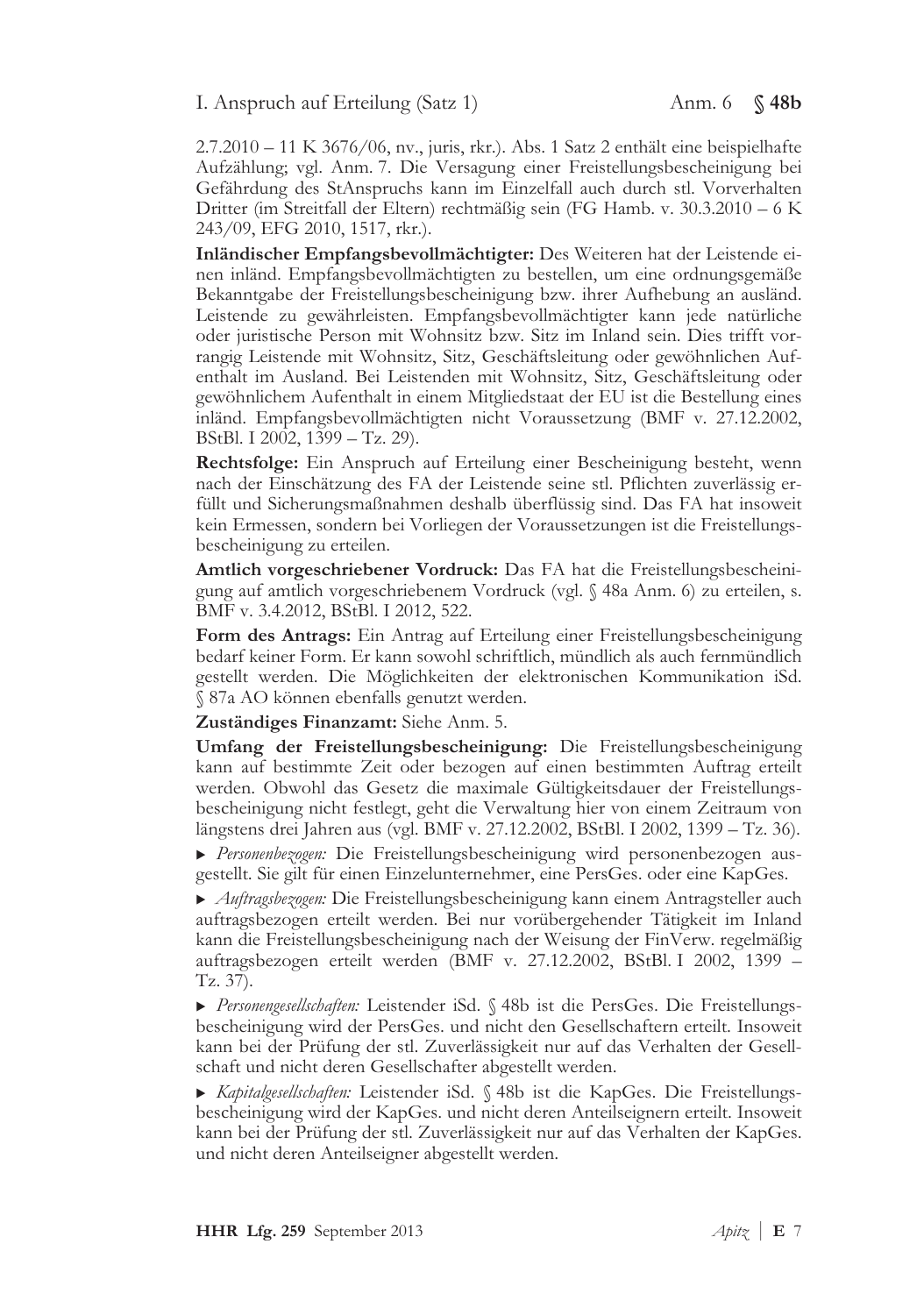$\$  48b Anm. 6 B. Abs. 1: Erteilung Freistellungsbescheinigung

▶ Arbeitsgemeinschaften, für die keine gesonderte Feststellung der Besteuerungsgrundlagen erfolgt (§ 180 Abs. 4 AO) und die nicht ArbG der eingesetzten ArbN sind, kann nach Weisung der FinVerw. eine Freistellungsbescheinigung idR nur erteilt werden, wenn auch den beteiligten Gesellschaftern von dem für sie zuständigen FA jeweils eine Freistellungsbescheinigung erteilt wurde (BMF v. 27.12.2002, BStBl. I 2002, 1399 – Tz. 33). Das für die Arbeitsgemeinschaft zuständige FA kann die Vorlage der den beteiligten Gesellschaftern erteilten Freistellungsbescheinigungen verlangen.

▶ *Organschaft:* Siehe BMF v. 27.12.2002, BStBl. I 2002, 1399 – Tz. 33.

Rechtsnachfolger: Es ist zu prüfen, ob der Rechtsnachfolger in eigener Person die Voraussetzungen für die Erteilung einer Freistellungsbescheinigung erfüllt.

Gesellschafterwechsel: Ein Gesellschafterwechsel ist für die bereits erteilte Freistellungsbescheinigung ohne Bedeutung. Sie hat weiterhin Gültigkeit.

Handhabung der Freistellungsbescheinigung: In Fällen, in denen die Freistellungsbescheinigung auf einen bestimmten Auftrag beschr. ist, wird sie dem Leistungsempfänger vom Leistenden ausgehändigt. In den übrigen Fällen genügt es, wenn dem Leistungsempfänger eine Kopie der Freistellungsbescheinigung ausgehändigt wird. Der Leistungsempfänger soll die ihm vom Leistenden übergebenen Unterlagen aufbewahren.

▶ Teilbetrag: Wird die Gegenleistung in Teilbeträgen (zB Abschlagszahlungen nach Baufortschritt) erbracht, kann im Hinblick auf diese Teilzahlungen nur dann vom StAbzug abgesehen werden, wenn bereits vor Auszahlung des jeweiligen Teilbetrags dem Leistungsempfänger eine gültige Freistellungsbescheinigung vorliegt. Es reicht dagegen nicht aus, dass der Leistende die Freistellungsbescheinigung dem Leistungsempfänger erst zusammen mit der Schlussrechnung vorlegt.

▶ Aufrechnung: Der maßgebliche Zeitpunkt, in dem bei der Aufrechnung eine Freistellungsbescheinigung vorliegen muss, ist der Zeitpunkt der Aufrechnungserklärung, wenn zu diesem Zeitpunkt die Gegenforderung vollwirksam und fällig sowie die Hauptforderung erfüllbar ist (§ 387 BGB).

Abtretung: Für den Leistungsempfänger einer Bauleistung besteht auch bei Abtretung der Werklohnforderung durch den Leistenden die Abzugspflicht nach § 48c, es sei denn, eine für den Leistenden erteilte Freistellungsbescheinigung wird vorgelegt (BGH v. 12.5.2005 – VII ZR 97/04, BFH/NV 2005, Beil. 4, 394). Wurde der Anspruch auf die Gegenleistung vom Leistenden (Zedent) an einen Dritten (Zessionar) abgetreten (§ 399 BGB), kommt es auf die Zahlung an den Zessionar und nicht auf den Zeitpunkt der Abtretung an.

*Factoring*: Siehe BMF v. 27.12.2002, BStBl. I 2002, 1399 - Tz. 43.

▶ Verspätete Vorlage: Nach Anweisung der FinVerw. soll eine Inanspruchnahme des Leistungsempfängers auch dann unterbleiben, wenn dem Leistungsempfänger zum Zeitpunkt der Erbringung der Gegenleistung keine Freistellungsbescheinigung vorgelegen hat, er aber gleichwohl den StAbzug nicht vorgenommen hat und ihm im Nachhinein eine bereits im Zeitpunkt der Zahlung gültige Freistellungsbescheinigung nachgereicht wird (BMF v. 27.12.2002, BStBl. I  $2002$ , 1399 - Tz. 75); vgl. § 48a Anm. 12.

Wirkung der Freistellungsbescheinigung: Eine wirksame Freistellungsbescheinigung befreit den Leistungsempfänger von seiner Verpflichtung zur Einbehaltung, Anmeldung und Abführung eines StAbzugs auf Bauleistungen (§ 48 Abs. 2). Außerdem kann der Leistungsempfänger die durch die Bauleis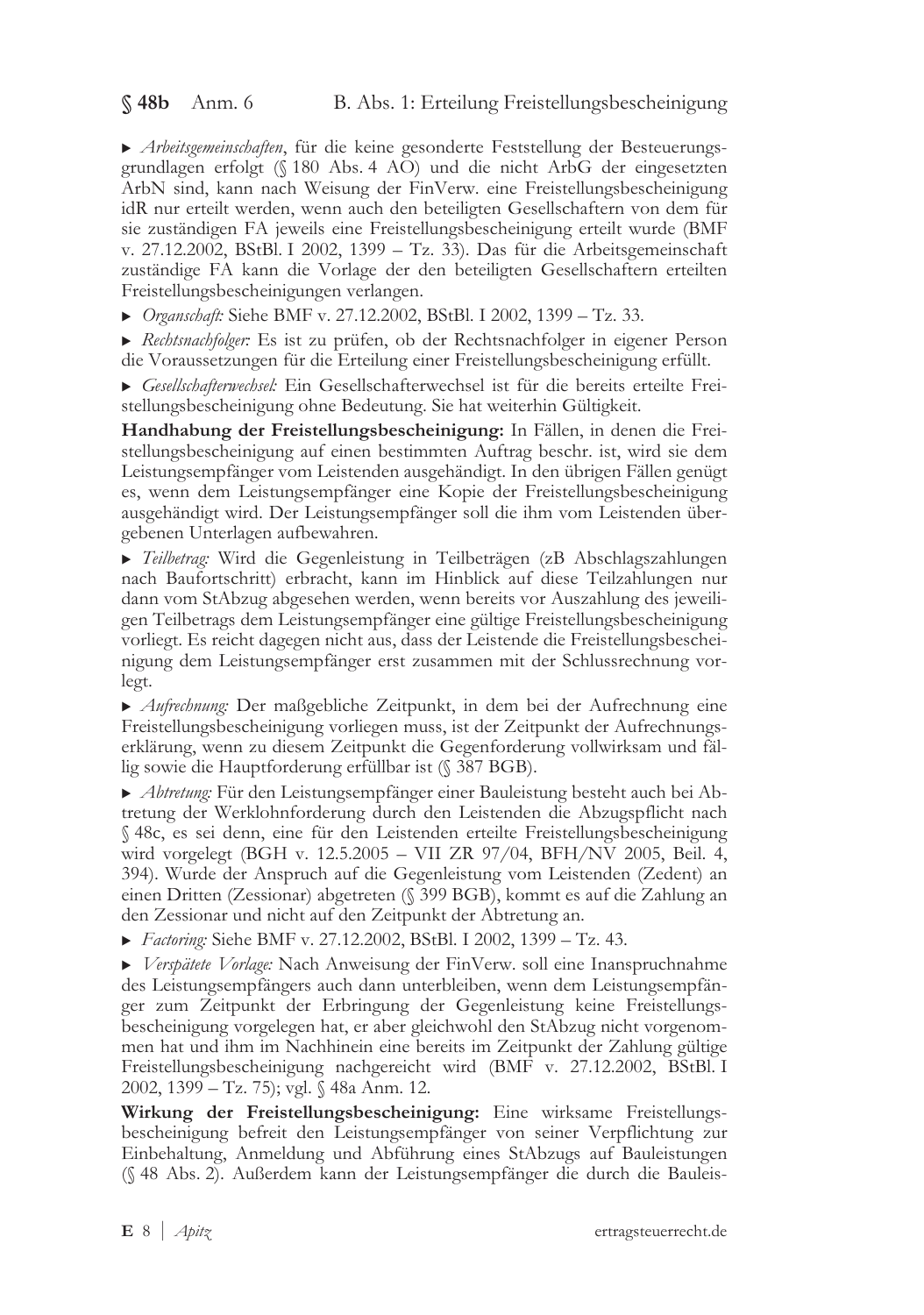tung veranlassten Aufwendungen in vollem Umfang und nicht nur anteilig abziehen (Abs. 5 iVm. § 48 Abs. 4). Falls die erbrachte Leistung als ArbN-Überlassung gewertet wird, sind die Haftung des Leistungsempfängers als Entleiher und die Anwendung des Entleiher-Sicherungsverfahrens insoweit ebenfalls ausgeschlossen (vgl. Anm. 10; § 48 Anm. 22).

Ersatzbescheinigung: Bei Verlust der Freistellungsbescheinigung wird eine Ersatzbescheinigung gleichen Inhalts und mit gleicher Sicherheitsnummer erteilt oder auf Antrag bei Vorliegen der übrigen Voraussetzungen eine neue Freistellungsbescheinigung ausgefertigt (BMF v. 27.12.2002, BStBl. I 2002, 1399 –  $Tz. 39$ ).

Aufbewahrungspflichten: Freistellungsbescheinigungen sind von Leistungsempfängern, die unter die Buchführungs- und Aufzeichnungspflichten der  $\%$  140 ff. AO fallen, sechs Jahre aufzubewahren  $(\$ 147 \text{ Abs. } 3 \text{ AO})$ . Für die zulässigerweise vorgelegten Kopien gilt uE das Gleiche.

Rechtsmittel: Siehe Anm. 5.

## II. Gefährdung des Steueranspruchs (Abs. 1 Satz 2)

Wann eine Gefährdung des StAnspruchs vorliegt, wird in Abs. 1 Satz 2 beispielhaft aufgezählt.

Eine Gefährdung des Steueranspruchs kommt danach vorwiegend in Betracht, wenn der Leistende

- Anzeigepflichten nach § 138 AO nicht erfüllt,
- seiner Auskunfts- und Mitwirkungspflicht nach § 90 AO nicht nachkommt,
- den Nachweis der stl. Ansässigkeit durch Bescheinigung der zuständigen ausländ. Steuerbehörde nicht erbringt.

Anzeigepflichten nach § 138 AO: Die Verpflichtung nach § 138 AO, die Eröffnung eines Betriebs der LuF, eines gewerblichen Betriebs oder einer Betriebstätte anzuzeigen, besteht nur gegenüber der Gemeinde, in der dieser Betrieb oder die Betriebstätte eröffnet wird; diese hat unverzüglich das zuständige FA zu unterrichten. Die Meldefrist beträgt einen Monat. Diese Meldefrist greift bei Bauleistungen nur ein, soweit die vorstehenden Voraussetzungen, insbes. der Begriff der "Betriebstätte" iSd. § 12 Nr. 8 AO, erfüllt werden.

Auskunfts- und Mitwirkungspflichten: Der Leistende kommt seiner Mitwirkungspflicht insbes. dadurch nach, dass er die für die Besteuerung erheblichen Tatsachen vollständig und wahrheitsgemäß offen legt und glaubhaft macht oder die ihm bekannten Beweismittel angibt (vgl. Anm. 5). Für Sachverhalte, die sich auf Vorgänge außerhalb des Geltungsbereichs der AO beziehen, trifft den Stpfl. eine erhöhte Nachweislast (§ 90 Abs. 2 AO). Verletzt ein Stpfl. seine Pflichten nach  $\S$  90 Abs. 2 AO und ist der Sachverhalt nicht anderweitig aufklärbar, so kann zu seinem Nachteil von einem Sachverhalt ausgegangen werden, für den unter Berücksichtigung der Beweisnähe des Stpfl. und seiner Verantwortung für die Aufklärung des Sachverhalts eine gewisse Wahrscheinlichkeit spricht.

Ansässigkeitsbescheinigung: Im Ausland ansässige Unternehmer haben eine Bescheinigung ihrer ausländ. FinBeh. über die stl. Ansässigkeit beizubringen. Damit sollen ausländ. "Briefkastenfirmen" von der Erlangung einer Freistellungsbescheinigung ausgeschlossen werden.

Das FA hat die Möglichkeit, der jetzt bekannten ausländ. FinBeh. eine Ausfertigung jeder erteilten Freistellungsbescheinigung im Rahmen der zwischenstaatli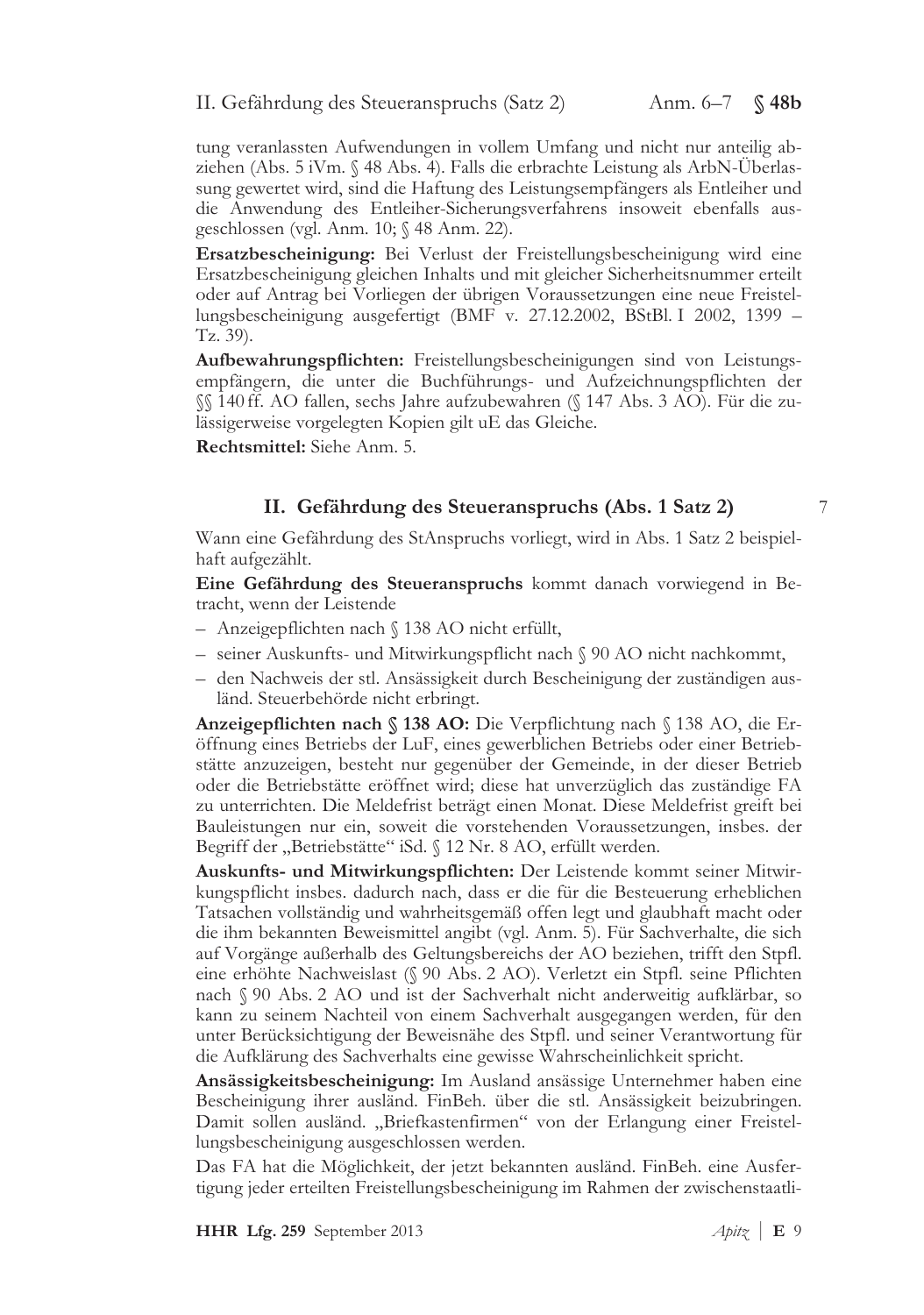$$48b$  Anm. 7

chen Amtshilfe zukommen zu lassen. Dadurch kann die Entstehung von Einkünften, die in keinem Staat besteuert werden, verhindert werden.

Sonstige Gefährdungstatbestände: Von einer Gefährdung des StAnspruchs ist auch auszugehen, wenn zB wiederholt und nicht entschuldbar Steuerbeträge nicht vollständig oder rechtzeitig angemeldet oder abgeführt oder StErklärungen nicht vollständig oder rechtzeitig abgegeben werden (FG Düss. v. 4.3.2002 – 10 V 1007/02 AE (E), EFG 2002, 688, rkr.). Dabei kann auch vor Inkrafttreten des Gesetzes liegendes Verhalten des Leistenden berücksichtigt werden (FG Düss. v. 22.8.2002 - 14 K 1418/02 E, EFG 2002, 1604, rkr.). Die Versagung einer Freistellungsbescheinigung bei Gefährdung des StAnspruchs kann auch durch stl. Vorverhalten Dritter (im Streitfall: der Eltern) rechtmäßig sein (FG Hamb. v. 30.3.2010 - 6 K 243/09, EFG 2010, 1517, rkr.: Im Streitfall beantragte eine Schülerin für einen Fugereibetrieb, den sie mit Unterstützung ihrer Eltern geführt haben wollte, die Freistellungsbescheinigung. Die Eltern hatten Steuerrückstände aus einem zwangsweise aufgegebenen Fugereibetrieb nicht beglichen.) Kleinere Unregelmäßigkeiten, etwa geringfügige Verspätungen bei der Abgabe von StErklärungen oder der Leistung von VorausZ können - auch wenn sie mehrmals erfolgen - keine Gefährdung des StAnspruchs begründen (so auch FUHRMANN, KOSDI 2001, 13093). Darüber hinaus bleibt selbst bei erheblicheren Verstößen noch zu prüfen, ob diese nicht entschuldbar sind.

Straf- und Bußgeldverfahren: Weder ein abgeschlossenes noch ein eingeleitetes Straf- oder Bußgeldverfahren noch eine Einstellung eines Verfahrens nach § 153a StPO haben unmittelbar eine Auswirkung auf die Erteilung einer Freistellungsbescheinigung.

Stundungs- oder Erlassantrag: Die Stellung eines Stundungs- oder Erlassantrags rechtfertigt nicht die Versagung einer Freistellungsbescheinigung.

Insolvenzverfahren: Beantragt ein Insolvenzverwalter, bei dem davon auszugehen ist, dass er seine stl. Pflichten erfüllt, eine Freistellungsbescheinigung, so ist ihm diese grds. auszustellen. Hierbei spielt es keine Rolle, ob die Bauleistungen vor oder nach Insolvenzeröffnung erbracht wurden. Die Bescheinigung braucht daher nicht auftragsbezogen erteilt werden (BFH v. 13.11.2002 – I B 147/02, BStBl. II 2003, 716).

Beantragt ein vorläufiger Insolvenzverwalter mit Verfügungsbefugnis (sog. "starker" vorläufiger Verwalter, § 22 Abs. 1 InsO) eine Freistellungsbescheinigung, so ist ihm diese auszustellen, sofern davon auszugehen ist, dass er seine stl. Pflichten erfüllt und das Insolvenzverfahren auch tatsächlich eröffnet wird. Hierbei spielt es keine Rolle, ob die Bauleistungen vor oder nach Bestellung des vorläufig "starken" Insolvenzverwalters erbracht wurden. Die Bescheinigung muss daher nicht auftragsbezogen erteilt werden.

Ist davon auszugehen, dass das Insolvenzverfahren nicht eröffnet wird, ist die Ausstellung einer Freistellungsbescheinigung wegen Gefährdung des StAnspruchs idR zu versagen. Hier sind die Verhältnisse des Einzelfalls maßgebend.

Eine Freistellungsbescheinigung ist zu widerrufen, wenn der StAnspruch gefährdet erscheint. Dies kann bereits vor Stellung eines Insolvenzantrags vorliegen. Ob und wann ein Widerruf vorgenommen wird, ist nach den Gegebenheiten des Einzelfalls zu entscheiden. Dabei ist eine Anfechtung des Widerrufs durch den Insolvenzverwalter nur möglich, wenn das Verfahren eröffnet wurde und die Voraussetzungen der §§ 130, 131 InsO vorliegen.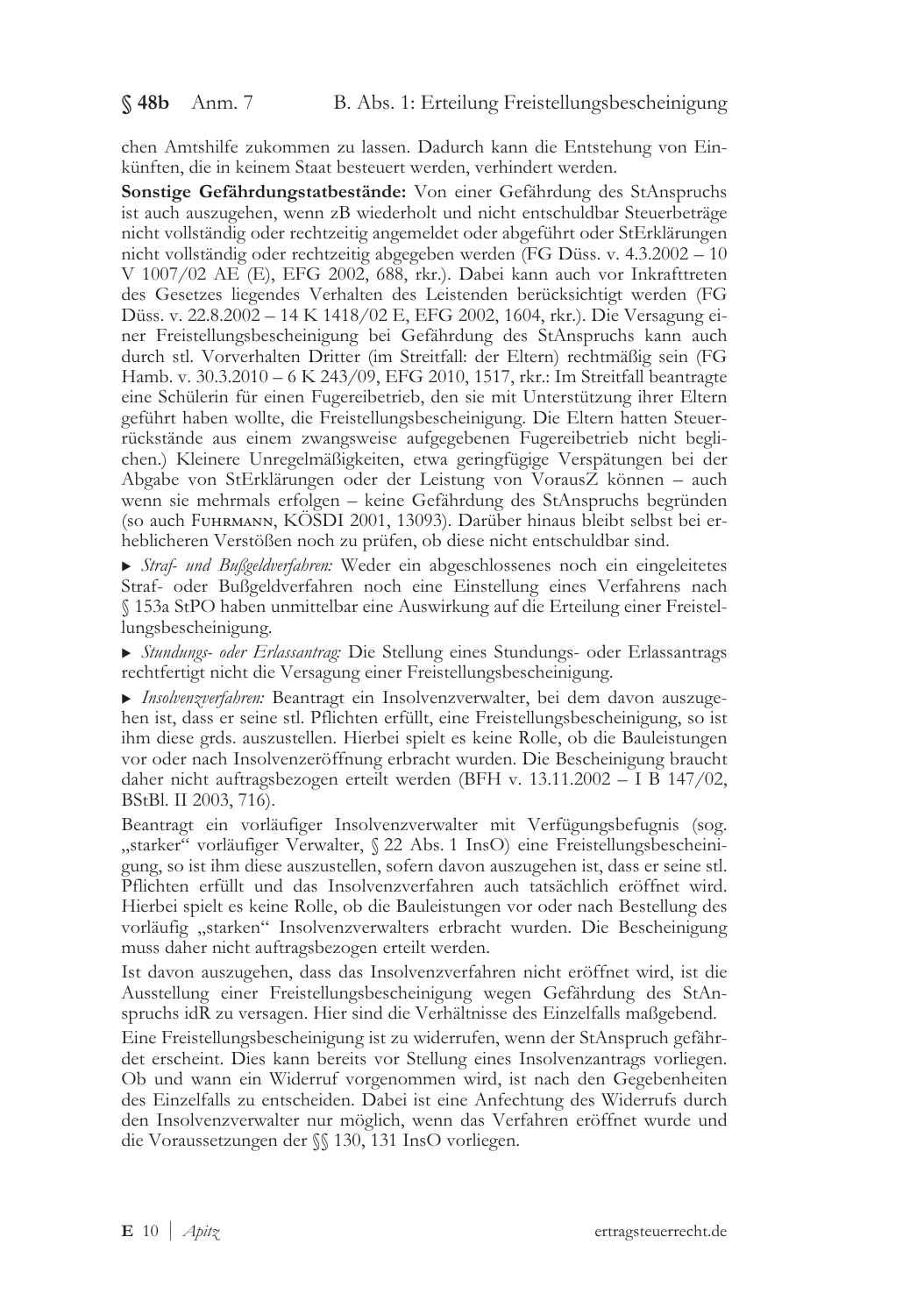# C. Erläuterungen zu Abs. 2: Freistellungsbescheinigung bei Nichtbestehen zu sichernder Steueransprüche

Eine Freistellungsbescheinigung soll auch dann erteilt werden, wenn der Leistende glaubhaft macht, dass keine zu sichernden StAnsprüche bestehen.

Sollvorschrift: Kommt der Leistende seiner Glaubhaftmachungspflicht nach. dass keine zu sichernden Steueransprüche bestehen, so "ist" eine Bescheinigung zu erteilen.

Keine zu sichernden Steueransprüche: Eine Freistellungsbescheinigung ist in typischen Fällen zu erteilen, wenn mit großer Wahrscheinlichkeit überhaupt kein zu sichernder Anspruch besteht, weil der Leistende zB keine Gewinne erzielt (Existenzgründer) oder nicht der inländ. StPflicht unterliegt.

> Lohnsteueransprüche: In Fällen der Existenzgründer, Verlustvorträge oder schwierigen wirtschaftlichen Lagen können die Voraussetzungen des Abs. 2 (keine zu sichernden StAnsprüche bei der ESt oder KSt) erfüllt sein. Es können aber auch in diesen Fällen LStAnsprüche vorhanden sein, die zu sichern wären und die dann der Erteilung einer Freistellungsbescheinigung entgegenstehen würden. Bei der Prüfung, ob zu sichernde StAnsprüche bestehen, kommt es ausweislich der Gesetzesbegründung aber nicht auf etwaige LStAnsprüche an (STIскан/Маrтін, DB 2001, 1448; Fuhrmann, KÖSDI 2001, 13093). Bei der Prüfung der Erteilungsvoraussetzungen nach Abs. 2 sind nur StAnsprüche gegen den Bauleistenden selbst in Betracht zu ziehen (so auch BTDrucks. 14/4658, 12; BMF v. 27.12.2002, BStBl. I 2002, 1399 – Tz. 34; FUHRMANN, KÖSDI 2001,  $13093$ ).

Eine inländische Steuerpflicht: Einem Leistenden, der darlegt und glaubhaft macht, dass wegen seines nur kurzzeitigen Tätigwerdens im Inland keine zu sichernden StAnsprüche bestehen, soll eine Freistellungsbescheinigung erteilt werden, wenn das Vorbringen schlüssig ist und nicht im Widerspruch zu anderweitigen Erkenntnissen des FA steht (BMF v. 27.12.2002, BStBl. I 2002, 1399 – Tz. 34). Die FinVerw. wird an die entsprechende Glaubhaftmachung strenge Anforderungen stellen, die idR zur Ablehnung einer Freistellungsbescheinigung bzw. bestenfalls auftragsbezogenen Erteilung einer Freistellungsbescheinigung führen wird.

Baubetriebsstätte: Bei der Prüfung der inländ. StPflicht bei nur kurzfristigem Tätigwerden im Inland sind die Grundsätze der Betriebsstätte iSd. § 12 AO sowie der einschlägigen DBA-Bestimmungen zu beachten. Nach § 12 Nr. 8 AO sind als Betriebsstätten insbes. Bauausführungen oder Montagen, auch örtlich fortschreitende oder schwimmende anzusehen, wenn die einzelne Bauausführung oder Montage oder eine von mehreren zeitlich nebeneinander bestehenden Bauausführungen oder Montagen oder mehrere ohne Unterbrechung aufeinander folgende Bauausführungen oder Montagen länger als sechs Monate dauern. Zur Bestimmung des Besteuerungsrechts enthalten die DBA abw. von den sechs Monaten des § 12 Nr. 8 AO idR einen Zeitraum von zwölf Monaten.

Umfang des Steueranspruchs: Für die Prüfung der Voraussetzungen zur Erteilung einer Freistellungsbescheinigung unter dem Gesichtspunkt der "zu sichernden Steueransprüche" kommt es nur auf den StAnspruch gegenüber dem Bauunternehmer an.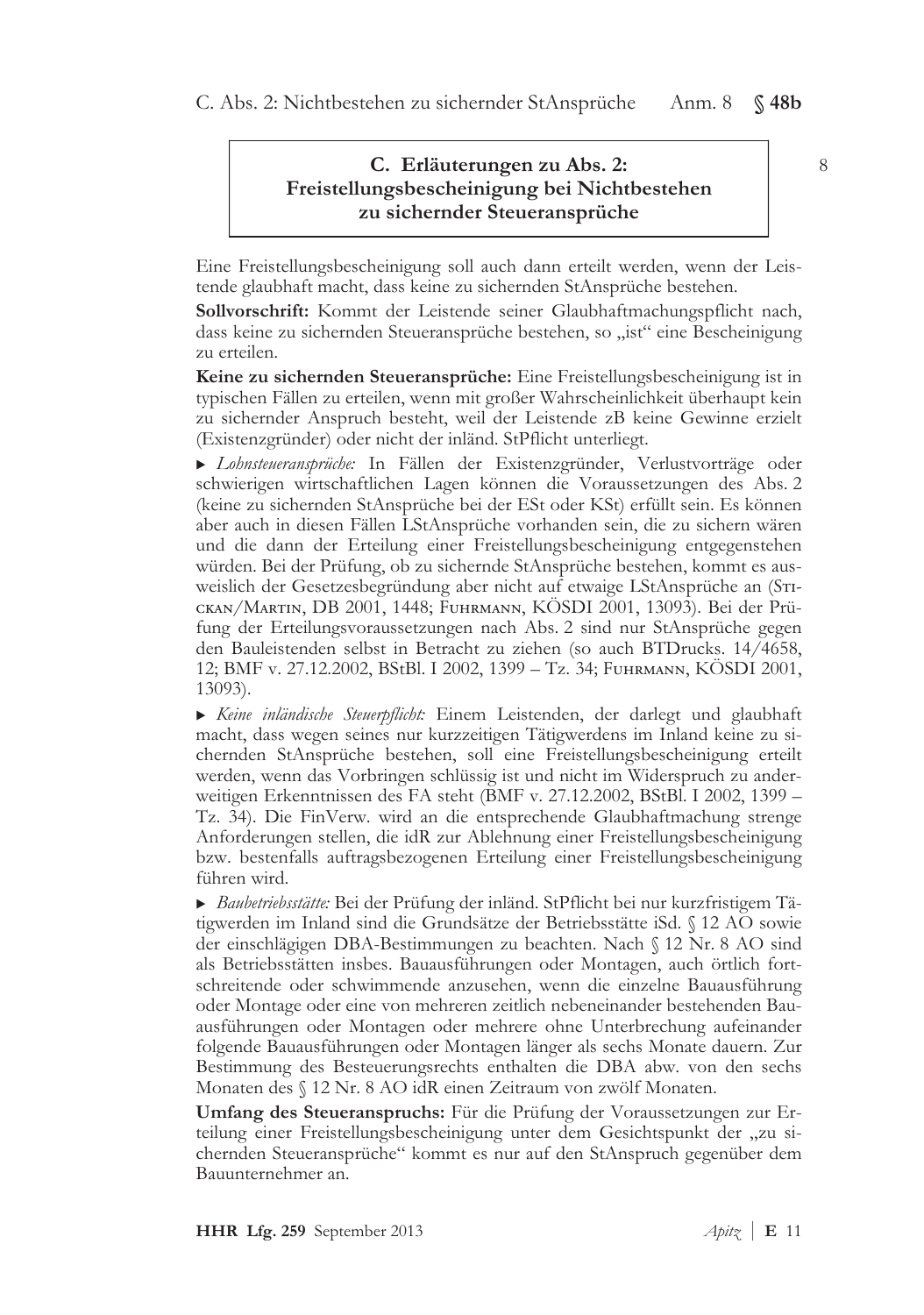$$48b$  Anm.  $8-10$ D. Abs. 3: Inhalt der Freistellungsbescheinigung

Glaubhaftmachung: Wenn eine Glaubhaftmachung nicht gelingt, wird eine Freistellungsbescheinigung nur unter den Voraussetzungen des Abs. 1 erteilt. Glaubhaftmachung ist die geringere Form des Nachweises gegenüber dem Beweis. Soweit Zweifel am vorgetragenen Sachverhalt bestehen, ist der unbedingte Beweis erforderlich. Bei Auslandssachverhalten ist § 90 Abs. 2 AO (erhöhte Mitwirkungspflicht) zu beachten.

Insolvenzverfahren: Siehe Anm. 7.

 $\overline{O}$ 

## D. Erläuterungen zu Abs. 3: Inhalt der Freistellungsbescheinigung

Zwingender Inhalt: In eine Freistellungsbescheinigung müssen die folgenden Merkmale aufgenommen werden (Abs. 3):

- Name, Anschrift und Steuernummer des Leistenden,
- Geltungsdauer der Bescheinigung,
- Umfang der Freistellung sowie der Leistungsempfänger, wenn sie nur für bestimmte Bauleistungen gilt,
- das ausstellende FA.

Da die Freistellungsbescheinigung nach amtlich vorgeschriebenem Vordruck (Abs. 1 Satz 1) vom zuständigen FA auszustellen ist, trägt die FinBeh. die Verantwortung für den gesetzlich vorgeschriebenen Inhalt.

▶ Unzureichender Inhalt: Sollte ausnahmsweise ein FA eine Bescheinigung erteilen, die nicht alle gesetzlich vorgeschriebenen Angaben enthält, so ist der Verwaltungsakt nicht nichtig, sondern nur rechtswidrig. Da es sich um einen begünstigenden Verwaltungsakt handelt und der Stpfl. auf eine ordnungsgemäß handelnde FinVerw. vertrauen darf, besteht hier ein Gutglaubensschutz.

Folgebescheinigung: Sechs Monate vor Ablauf einer Freistellungsbescheinigung kann auf Antrag des Leistenden eine Freistellungsbescheinigung erstellt werden, deren Geltungsdauer an die Geltungsdauer der bereits erstellten Bescheinigung anknüpft (s. BMF v. 20.9.2004, BStBl. I 2004, 862).

 $10$ 

## E. Erläuterungen zu Abs. 4: Aufhebung einer Freistellungsbescheinigung

Das FA ist verpflichtet, dem Leistungsempfänger mitzuteilen, wenn es eine Freistellungsbescheinigung aufgehoben hat, die nur für bestimmte Bauleistungen gilt  $(Abs. 4).$ 

Grund für eine Aufhebung: Das FA kann eine erteilte Freistellungsbescheinigung unter den Voraussetzungen der  $\mathcal{N}$  130, 131 AO aufheben. Dies könnte der Fall sein, wenn sich die Vertragsgrundlagen ändern oder aber auch aus tatsächlichen Gründen, wenn zB aufgrund von baurechtl. Verzögerungen eine nur auf drei Monate geplante Baustelle tatsächlich 15 Monate besteht und damit zu einer Betriebstätte wird.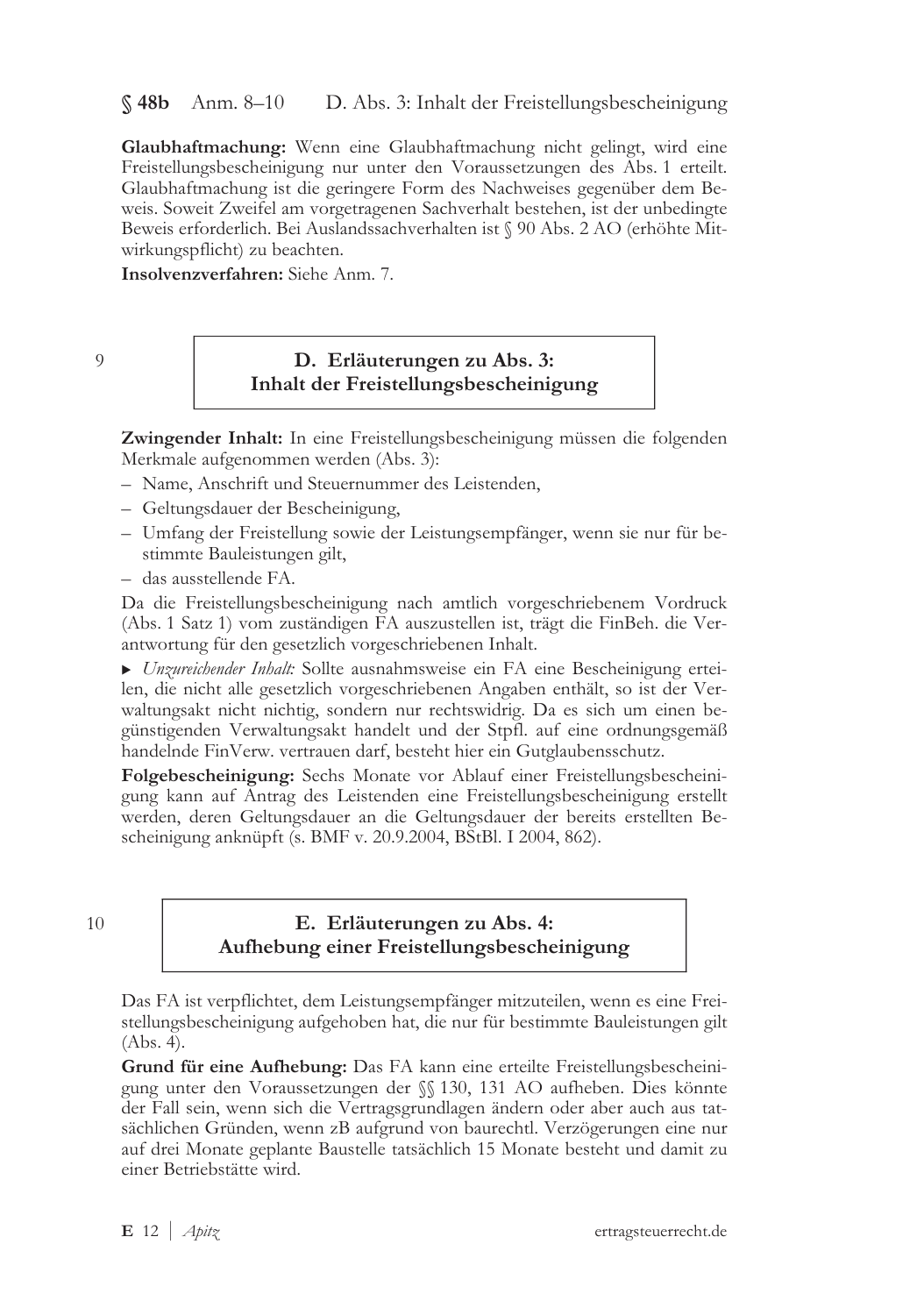F. Abs. 5: Entsprechende Geltung von Abs. 4 Anm. 10–11  $$48b$ 

Wirkung der Mitteilung: Ab der wirksamen Bekanntgabe (§§ 122, 124 AO) der Aufhebung einer Freistellungsbescheinigung ist der Leistungsempfänger verpflichtet, einen StAbzug von der Gegenleistung einzubehalten, anzumelden und abzuführen (§ 48a Abs. 1). Die Verpflichtung bezieht sich nur auf die noch zu erbringenden Gegenleistungen. Rückwirkend sind die bereits erbrachten Gegenleistungen nicht mit einem StAbzug zu belegen.

Von diesem Zeitpunkt an gilt dann erstmals die Anrechnung der Freigrenzen.

Auffassung der Finanzverwaltung: Wird eine rechtmäßige Freistellungsbescheinigung für die Zukunft widerrufen, so ist sie für Gegenleistungen, die nach diesem Zeitpunkt erbracht werden, nicht mehr gültig. Entsprechendes gilt, wenn eine rechtswidrige Freistellungsbescheinigung mW für die Vergangenheit zurückgenommen wird. In diesem Fall war die Abstandnahme vom StAbzug jedoch bereits in der Vergangenheit unzulässig. In den Fällen, in denen die Freistellungsbescheinigung für eine bestimmte Bauleistung erteilt worden war, unterrichtet das FA auch den Leistungsempfänger vom Widerruf bzw. der Rücknahme der Freistellungsbescheinigung. Dies hat zur Folge, dass der Leistungsempfänger von künftigen Gegenleistungen den StAbzug vorzunehmen hat und - bei Rücknahme - auch den StAbzug für bereits erbrachte Gegenleistungen nachholen muss. Die Nachholung erfolgt grds. durch Einbehalt von künftigen Gegenleistungen. Ist dies nicht möglich oder reicht die künftige Gegenleistung hierfür nicht aus, so entfällt der Einbehalt (BMF v. 27.12.2002, BStBl. I 2002,  $1399 - Tz$ , 79).

Kritik: Die Auffassung der FinVerw. steht im Widerspruch zum Gesetzeswortlaut. Nach Abs. 2 unterbleibt ein StAbzug, wenn zum Zeitpunkt der Gegenleistung eine gültige Freistellungsbescheinigung vorliegt. Beurteilungszeitpunkt für die Wirksamkeit der Freistellungsbescheinigung ist der Zeitpunkt des Abflusses der Gegenleistung. Eine rückwirkende Aufhebung der Freistellungsbescheinigung kann eine Abzugsverpflichtung nicht wieder aufleben lassen. Eine Haftung im Fall des Nichteinbehalts scheidet ebenfalls aus (§ 48a Abs. 3 Satz 2).

Haftungsrisiko: Soweit der Leistungsempfänger eine bereits aufgehobene Freistellungsbescheinigung weiter beachtet und keinen StAbzug vornimmt, kann er im Haftungswege für den nicht einbehaltenen StAbzug auf Bauleistungen in Anspruch genommen werden (§ 48a Abs. 3 Satz 1). War dem Leistungsempfänger zum Zeitpunkt der Erbringung der Gegenleistung (§ 11) die Rechtswidrigkeit der Freistellungsbescheinigung nicht bekannt bzw. hätte er sie auch nicht kennen müssen, scheidet eine Haftung für einen nicht einbehaltenen StAbzug aus.

Rechtsbehelf: Die Aufhebung kann mit Einspruch und Klage angefochten werden, s. Anm. 5.

Vorläufiger Rechtsschutz: Einstweilige Anordnung, s. Anm. 5.

F. Erläuterungen zu Abs. 5: Entsprechende Geltung von § 48 Abs. 4  $11$ 

Voller Betriebsausgabenabzug: Liegt dem Leistungsempfänger eine Freistellungsbescheinigung vor, kann er gem. Abs. 5 iVm. § 48 Abs. 4 Nr. 1 die durch die Bauleistung veranlassten Aufwendungen in vollem Umfang und nicht nur anteilig abziehen. Falls die erbrachte Leistung als ArbNÜberlassung gewertet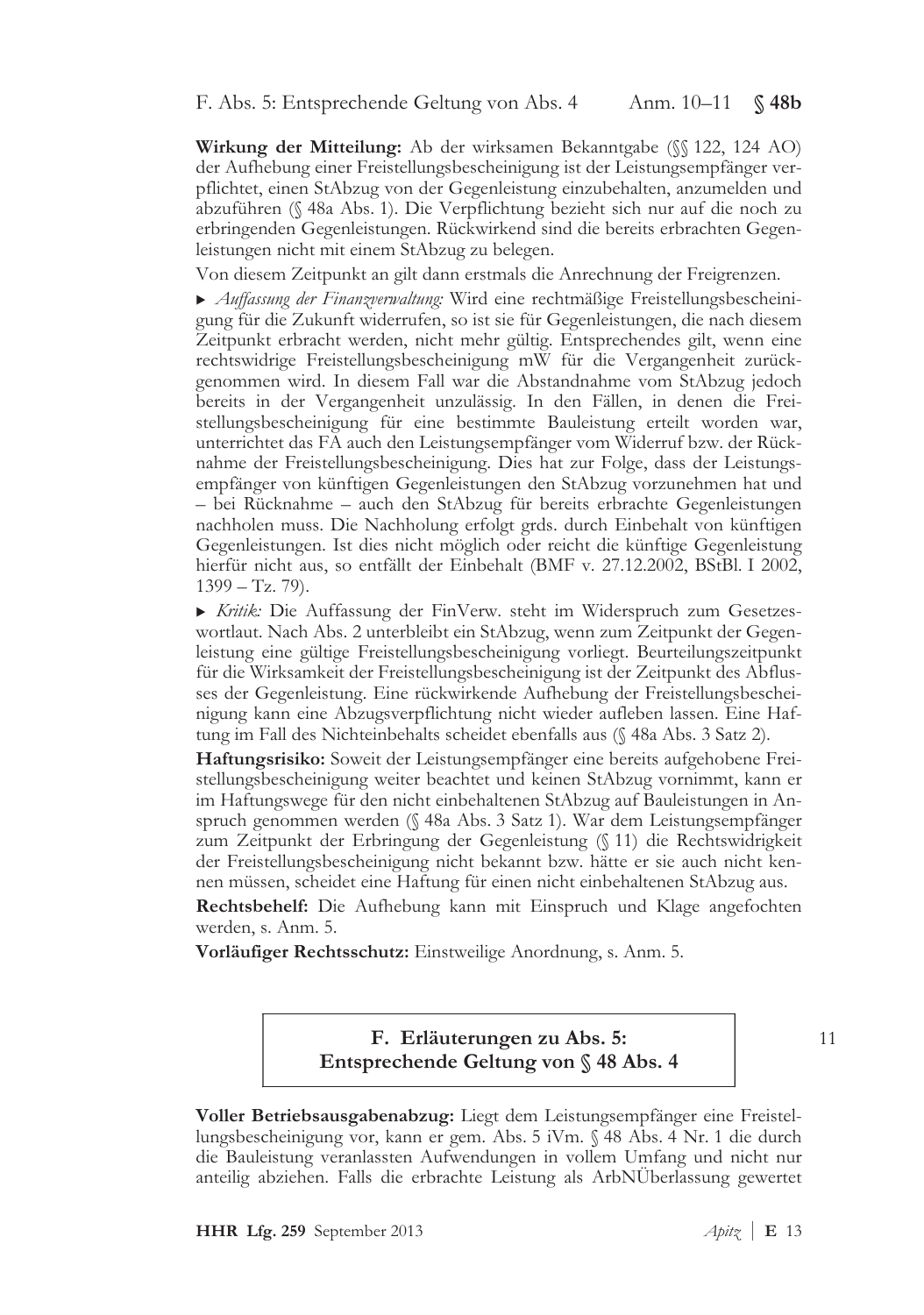### $$48b$  Anm. 11-12

wird, sind die Haftung des Leistungsempfängers als Entleiher und die Anwendung des Entleiher-Sicherungsverfahrens insoweit ebenfalls ausgeschlossen (vgl. § 48 Anm. 22). Damit gewährt der Gesetzgeber für den Fall der Vorlage einer Freistellungsbescheinigung stl. Rechtssicherheit.

Die allgemeinen Voraussetzungen für den Betriebsausgabenabzug bzw. eine Aktivierung müssen in jedem Fall vorliegen. Aufwendungen, die als Herstellungsaufwand zu beurteilen sind, müssen auf ein WG des BV gemacht worden sein. Erhaltungsaufwand muss betrieblich veranlasst iSd. § 4 Abs. 4 sein. Die Aufwendungen finden keine Berücksichtigung, wenn ein Missbrauch von rechtl. Gestaltungsmöglichkeiten (§ 42 AO) vorliegt.

Keine Anwendung von § 160 Abs. 1 Satz 1 AO: Die Regelung des § 160 AO ist nicht anzuwenden, wenn der Leistungsempfänger den StAbzugsbetrag angemeldet und abgeführt hat bzw. wenn ihm eine gültige Freistellungsbescheinigung vorliegt. Der Empfänger der Gegenleistung gilt damit als nachgewiesen. Der volle BA-Abzug ist auch in den Fällen sichergestellt, in denen jemand über eine Leistung abrechnet, ohne sie erbracht zu haben (Abs. 1 Satz 3). Damit sind auch Zahlungen an etwaige Domizilgesellschaften und Scheinfirmen als BA/ WK abziehbar.

§ 42d Abs. 6 und 8 (Haftung bei Arbeitnehmerüberlassung) sowie § 50a Abs. 7 (Anordnungseinbehalt) finden ebenfalls keine Anwendung, wenn der Leistungsempfänger den StAbzugsbetrag angemeldet und abgeführt hat bzw. wenn ihm eine gültige Freistellungsbescheinigung vorliegt (Abs. 5 iVm. § 48 Abs. 4 Nr. 2). Damit entfällt die Haftung des Entleihers von ArbN.

 $12.$ 

### G. Erläuterungen zu Abs. 6: Auskünfte des Bundeszentralamts für Steuern über Freistellungsbescheinigungen

Das BZSt. erteilt einem Leistungsempfänger im Wege einer elektronischen Abfrage über die beim BZSt. gespeicherten Freistellungsbescheinigungen Auskunft (Abs. 6 Satz 1). Der Leistende stimmt bereits mit seinem Antrag auf die Erteilung einer Freistellungsbescheinigung zugleich zu, dass seine Daten iSd. Abs. 3 beim BZSt. gespeichert werden und über diese Daten an die Leistungsempfänger Auskunft erteilt wird (Abs. 6 Satz 2).

Auskunftsverpflichteter ist das BZSt.

Auskunftsberechtigter ist der Leistungsempfänger (vgl. § 48 Anm. 10).

Form der Auskunftserteilung: Die Auskunft erfolgt im Wege der elektronischen Abfrage über das Internet (www.bzst.de).

Umfang der Auskunftserteilung: Die Auskunftserteilung erfasst die Daten nach Abs. 3.

Haftungsentbindung: Ein positives Abfrageprotokoll entbindet den Leistungsempfänger von einer eventuellen Haftung.

Zustimmung des Antragstellers: Es bedarf keiner ausdrücklichen, formellen Zustimmung des Antragstellers auf Erteilung einer Freistellungsbescheinigung zur Speicherung und späteren Bekanntgabe seiner Daten. Mit dem Antrag auf die Erteilung einer Freistellungsbescheinigung stimmt ein Stpfl. zu, dass seine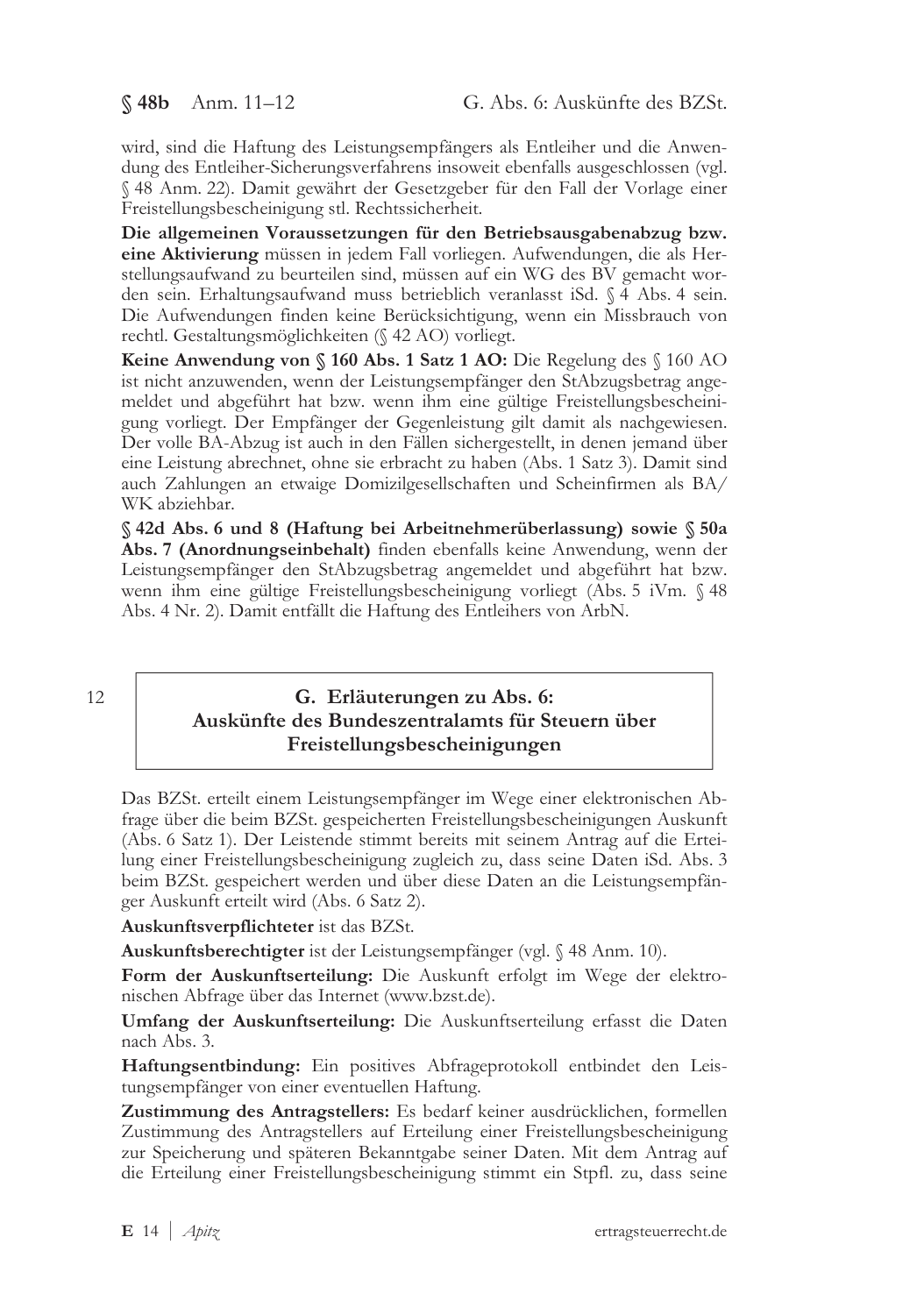G. Abs. 6: Auskünfte des BZSt. Anm. 12 § 48b

Daten nach Abs. 3 beim BZSt. gespeichert werden und über die gespeicherten Daten an die Leistungsempfänger Auskunft erteilt wird (Abs. 6 Satz 2).

Verstoß gegen das Steuergeheimnis: Das Steuergeheimnis ist bei diesem Verfahren der Auskunftserteilung gewahrt (Berechtigung zur zentralen Datensammlung s. § 5 Abs. 1 Nr. 19 FVG; Zustimmung zur Datenspeicherung und Auskunftserteilung s. Abs. 6 Satz 2).